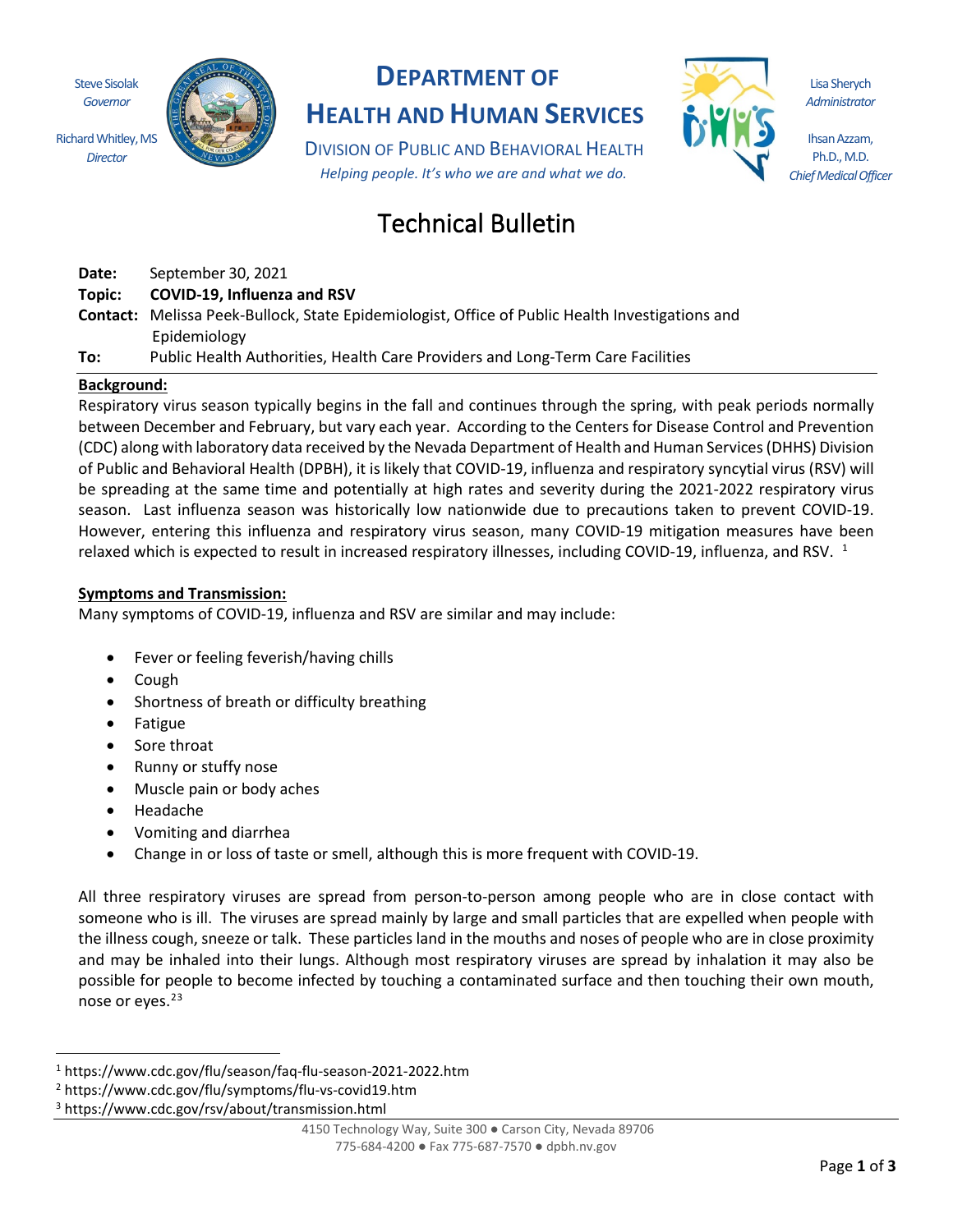Although these respiratory viruses are spread in similar ways, COVID-19 is thought to be more transmissible than influenza and RSV. While people of all ages are susceptible to RSV, infections in adults are typically less severe. Those at increased risk of severe disease include:

- Premature infants
- Infants 6 months of age and younger
- Young children with underlying medical conditions or compromised immune systems
- Older adults, especially those 65 years and older
- Adults with chronic heart or lung disease
- Adults with weakened immune systems

#### **Testing:**

The only way to determine if a person is infected with COVID-19, influenza and/or RSV is to perform testing. There are many testing options for these respiratory viruses which include laboratory based molecular tests and rapid point-of-care tests. There is also a combination molecular test available to test for COVID-19 and influenza simultaneously.<sup>4</sup> It is also possible for individuals to be infected with more than one respiratory virus at the same time. Testing options for these respiratory viruses include the following:

COVID-19:

- https://www.fda.gov/medical-devices/coronavirus-disease-2019-covid-19-emergency-use-authorizationsmedical-devices/in-vitro-diagnostics-euas-molecular-diagnostic-tests-sars-cov-2
- https://www.fda.gov/medical-devices/coronavirus-disease-2019-covid-19-emergency-use-authorizationsmedical-devices/in-vitro-diagnostics-euas-antigen-diagnostic-tests-sars-cov-2

Influenza:

• https://www.cdc.gov/flu/professionals/diagnosis/table-testing-methods.htm

RSV:

• https://www.cdc.gov/rsv/clinical/index.html

#### **Isolation/Exclusion Timelines:**

Every infectious disease has its own unique infectious period, transmissibility, and isolation period. Once laboratory identification has occurred to diagnose either COVID-19, influenza and/or RSV it is important for the infected person to remain isolated appropriately to protect others from also becoming ill.

- **COVID-19:** Any individual who tests positive for COVID-19, regardless of whether they are symptomatic and regardless of whether they are vaccinated, must isolate at home for 10 days. Day "0" for those with symptoms is the day that symptoms began. For those with asymptomatic infections, day "0" is the date of specimen collection for the positive test result. Some people with severe illness (e.g., requiring hospitalization, intensive care, or ventilation support) may produce replication-competent virus beyond 10 days that may warrant extending the duration of isolation and precautions for up to 20 days after symptom onset.
- **Influenza:** Any individual who tests positive for influenza must isolate at home until fever and/or vomiting are gone for at least 24 hours without the use of fever-reducing medications AND they are well enough to participate in routine activities.

<sup>4</sup> https:// www.cdc.gov/flu/symptoms/flu-vs-covid19.htm